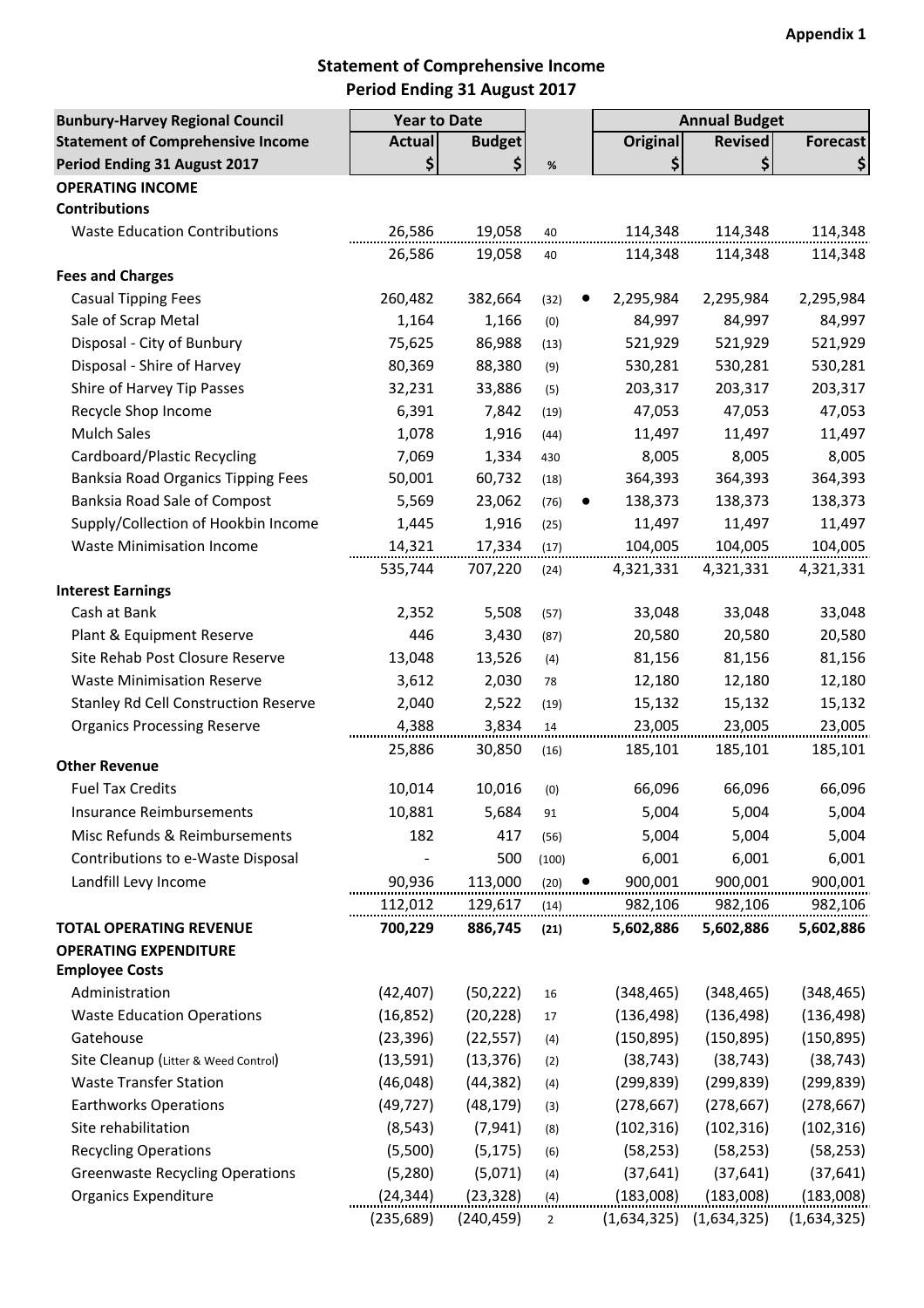# **Statement of Comprehensive Income Period Ending 31 August 2017**

| <b>Bunbury-Harvey Regional Council</b>                        | <b>Year to Date</b> |               |                | <b>Annual Budget</b> |                |                 |
|---------------------------------------------------------------|---------------------|---------------|----------------|----------------------|----------------|-----------------|
| <b>Statement of Comprehensive Income</b>                      | <b>Actual</b>       | <b>Budget</b> |                | <b>Original</b>      | <b>Revised</b> | <b>Forecast</b> |
| Period Ending 31 August 2017                                  | \$                  | \$            | $\%$           | \$                   | \$             | \$              |
| <b>OPERATING EXPENDITURE (continued)</b>                      |                     |               |                |                      |                |                 |
| <b>Materials and Contracts</b>                                |                     |               |                |                      |                |                 |
| <b>Members of Council</b>                                     |                     |               | $\mathbf 0$    | (3, 204)             | (3,204)        | (3, 204)        |
| <b>COB Accounting/Professional Fees</b>                       | (17, 777)           | (17, 022)     | (4)            | (102, 132)           | (102, 132)     | (102, 132)      |
| <b>General Administration Other</b>                           | (6, 302)            | (6, 131)      | (3)            | (85, 920)            | (85, 920)      | (85, 920)       |
| <b>Waste Education Operations</b>                             | (2, 231)            | (2, 164)      | (3)            | (11, 388)            | (11, 388)      | (11, 388)       |
| <b>Technical Services</b>                                     | (19,096)            | (19, 100)     | $\mathbf 0$    | (74,004)             | (74,004)       | (74,004)        |
| Site Cleanup (Litter & Weed Control)                          | (251)               | (292)         | 14             | (6, 204)             | (6, 204)       | (6, 204)        |
| <b>Organics Expenditure</b>                                   | (19, 136)           | (21,002)      | 9              | (192, 276)           | (192, 276)     | (192, 276)      |
| Recycling Operations (Cardboard/Other)                        | (1,830)             | (2,904)       | 37             | (18, 672)            | (18, 672)      | (18, 672)       |
| <b>Waste Transfer Station</b>                                 | (11, 531)           | (11, 872)     | 3              | (103, 512)           | (103, 512)     | (103, 512)      |
| <b>Earthworks Operations</b>                                  | (16, 238)           | (16, 868)     | 4              | (227, 208)           | (227, 208)     | (227, 208)      |
| <b>Monitoring Bores</b>                                       | (3,675)             | (3,700)       | $1\,$          | (61, 800)            | (61, 800)      | (61, 800)       |
| Site Rehabilitation                                           | (5,898)             | (8, 568)      | 31             | (1,818,395)          | (1,818,395)    | (1,818,395)     |
| <b>Greenwaste Recycling Operations</b>                        |                     |               | $\mathbf 0$    | (5, 160)             | (5, 160)       | (5, 160)        |
| <b>Electronic Waste Recycling</b>                             | (2, 124)            | (2,608)       | 19             | (15, 648)            | (15, 648)      | (15, 648)       |
| Other (Site Survey, General Mntce, etc)                       | (6, 133)            | (5,670)       | (8)            | (38, 964)            | (38, 964)      | (38, 964)       |
|                                                               | (112, 221)          | (117, 901)    | 5              | (2,764,487)          | (2,764,487)    | (2,764,487)     |
| <b>Utility Charges</b>                                        | (943)               | (964)         | $\overline{2}$ | (4, 224)             | (4, 224)       | (4, 224)        |
| Insurance                                                     | (39, 830)           | (38, 139)     | (4)            | (52, 570)            | (52, 570)      | (52, 570)       |
| Depreciation                                                  |                     |               |                |                      |                |                 |
| <b>Buildings</b>                                              | (3,510)             | (3,510)       | 0              | (21,060)             | (21,060)       | (21,060)        |
| Vehicles, Plant & Equipment                                   | (100, 436)          | (100, 436)    | 0              | (602, 616)           | (602, 616)     | (602, 616)      |
| Furniture & Equipment                                         | (1,846)             | (1,846)       | $\mathbf 0$    | (11,076)             | (11,076)       | (11,076)        |
| Infrastructure                                                | (7, 528)            | (7, 528)      | 0              | (45, 163)            | (45, 163)      | (45, 163)       |
|                                                               | (113, 320)          | (113, 320)    | $\mathbf 0$    | (679, 915)           | (679, 915)     | (679, 915)      |
| <b>Other Expenditure</b>                                      |                     |               |                |                      |                |                 |
| Landfill Levy                                                 | (83, 661)           | (138,000)     | 39             | (828,000)            | (828,000)      | (828,000)       |
| Landfill Licence                                              |                     |               | 0              | (8, 388)             | (8, 388)       | (8, 388)        |
| City of Bunbury Tonnage Rebate                                | (16, 250)           | (18, 264)     | 11             | (109, 584)           | (109, 584)     | (109, 584)      |
| Shire of Harvey Tonnage Rebate                                | (16, 152)           | (18, 264)     | 12             | (109, 584)           | (109, 584)     | (109, 584)      |
| Other                                                         | (8, 204)            | (8, 205)      | 0              | (32, 172)            | (32, 172)      | (32, 172)       |
|                                                               | (124, 267)          | (182, 733)    | 32             | (1,087,728)          | (1,087,728)    | (1,087,728)     |
| <b>TOTAL OPERATING EXPENDITURE</b>                            | <u>(626,269)</u>    | (693, 516)    | 10             | (6, 223, 249)        | (6, 223, 249)  | (6, 223, 249)   |
| <b>OPERATING SURPLUS or (DEFICIT)</b>                         | 73,960              | 193,229       | (62)           | (620, 363)           | (620, 363)     | (620, 363)      |
| <b>Non Operating Income</b>                                   |                     |               |                |                      |                |                 |
| <b>Grants and Contributions for the Development of Assets</b> |                     |               |                |                      |                |                 |
| <b>Grant Funding - Organics</b>                               |                     |               | 0              | 3,000,000            | 3,000,000      | 3,000,000       |
| <b>Sale or Disposal of Assets</b>                             |                     |               |                |                      |                |                 |
| Profit on Sale of Vehciles                                    |                     |               |                |                      |                |                 |
|                                                               |                     |               | $\mathbf 0$    | 38,277               | 38,277         | 38,277          |
| Loss on Sale of Vehicles                                      |                     |               | $\Omega$       |                      |                |                 |
| <b>Total Non Operating Income</b>                             |                     |               | 0              | 3,038,277            | 3,038,277      | 3,038,277       |
| <b>Other Comprehensive Income</b>                             |                     | $\frac{1}{2}$ | 0              |                      |                |                 |
| TOTAL COMPREHENSIVE INCOME                                    | 73,960              | 193,229       | (62)           | 2,417,914            | 2,417,914      | 2,417,914       |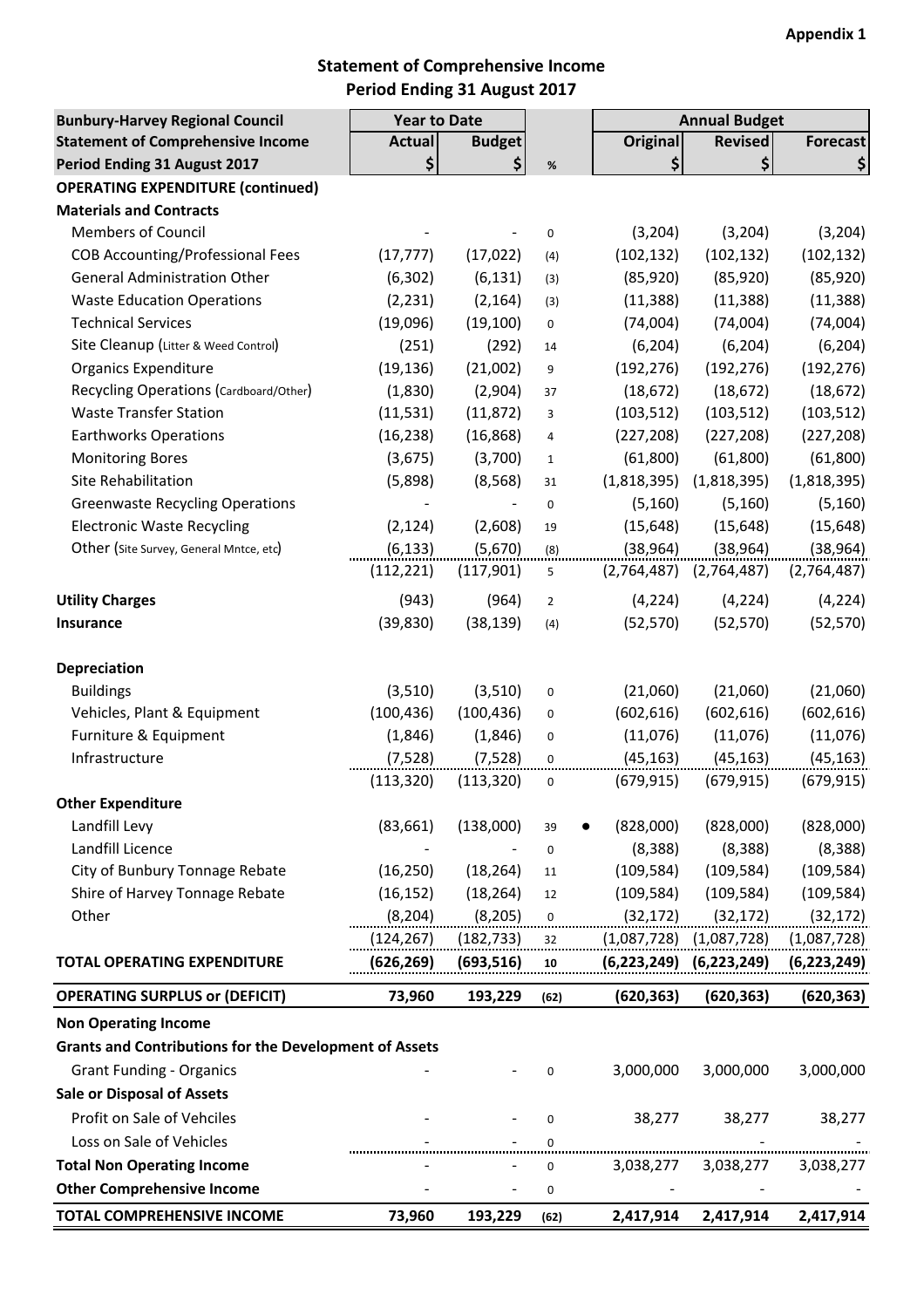### **Banksia Road Operations Period Ending 31 August 2017**

| <b>Bunbury-Harvey Regional Council</b>                                        | <b>Year to Date</b> |                     |                  |                       | <b>Annual Budget</b>      |                       |
|-------------------------------------------------------------------------------|---------------------|---------------------|------------------|-----------------------|---------------------------|-----------------------|
| <b>Banksia Road Operations</b><br>Period Ending 31 August 2017                | <b>Actual</b><br>\$ | <b>Budget</b><br>\$ | $\%$             | <b>Original</b><br>\$ | <b>Revised</b><br>\$      | <b>Forecast</b><br>\$ |
| <b>Banksia Road Operations (included in Statement of Comprehesive Income)</b> |                     |                     |                  |                       |                           |                       |
| <b>OPERATING INCOME</b>                                                       |                     |                     |                  |                       |                           |                       |
| <b>Fees and Charges</b>                                                       |                     |                     |                  |                       |                           |                       |
| <b>Banksia Road Organics Tipping Fees</b>                                     | 50,001              | 60,732              | (18)             | 364,393               | 364,393                   | 364,393               |
| Banksia Road Sale of Compost                                                  | 5,569               | 23,062              | (76)             | 138,373               | 138,373                   | 138,373               |
| Stanley Rd Compost / Mulch Sales                                              | 1,078               | 1,916               | (44)             | 11,497                | 11,497                    | 11,497                |
| Supply/Collection of Hookbin Income                                           | 1,445               | 1,916               | (25)             | 11,497                | 11,497                    | 11,497                |
| <b>TOTAL OPERATING REVENUE</b>                                                | 58,093              | 87,626              | (34)             | 525,760               | 525,760                   | 525,760               |
| <b>OPERATING EXPENDITURE</b>                                                  |                     |                     |                  |                       |                           |                       |
| <b>Employee Costs</b>                                                         |                     |                     |                  |                       |                           |                       |
| <b>BHRC Staff</b>                                                             | (24, 344)           | (23, 328)           | (4)              | (183,008)             | (183,008)                 | (183,008)             |
| <b>Materials and Contracts</b>                                                |                     |                     |                  |                       |                           |                       |
| <b>Organics Expenditure</b>                                                   | (19, 136)           | (21,002)            | 9                | (192, 276)            | (192, 276)                | (192, 276)            |
| <b>Depreciation</b>                                                           |                     |                     |                  |                       |                           |                       |
| Vehicles, Plant & Equipment                                                   | (20, 366)           | (20, 366)           | $\mathbf 0$      | (122, 196)            | (122, 196)                | (122, 196)            |
| Furniture & Equipment                                                         | (722)               | (722)               | $\mathbf 0$      | (4, 332)              | (4, 332)                  | (4, 332)              |
| Infrastructure                                                                | (3,674)             | (3,674)             | $\boldsymbol{0}$ | (22,039)              | (22,039)                  | (22, 039)             |
|                                                                               | (24, 762)           | (24, 762)           | $\Omega$         | (148, 567)            | (148, 567)                | (148, 567)            |
| <b>TOTAL OPERATING EXPENDITURE</b>                                            | (68, 242)           | (69,092)            | (1)              |                       | $(523, 851)$ $(523, 851)$ | (523, 851)            |
| <b>OPERATING SURPLUS or (DEFICIT)</b>                                         | (10,149)            | 18,534              | 155              | 1,909                 | 1,909                     | 1,909                 |

#### **Note:**

 322 tonnes of Compost at a production cost of \$8,680 was transferred from Banksia Road to Stanley Road for site rehabilitation for the period ending 31 August 2017.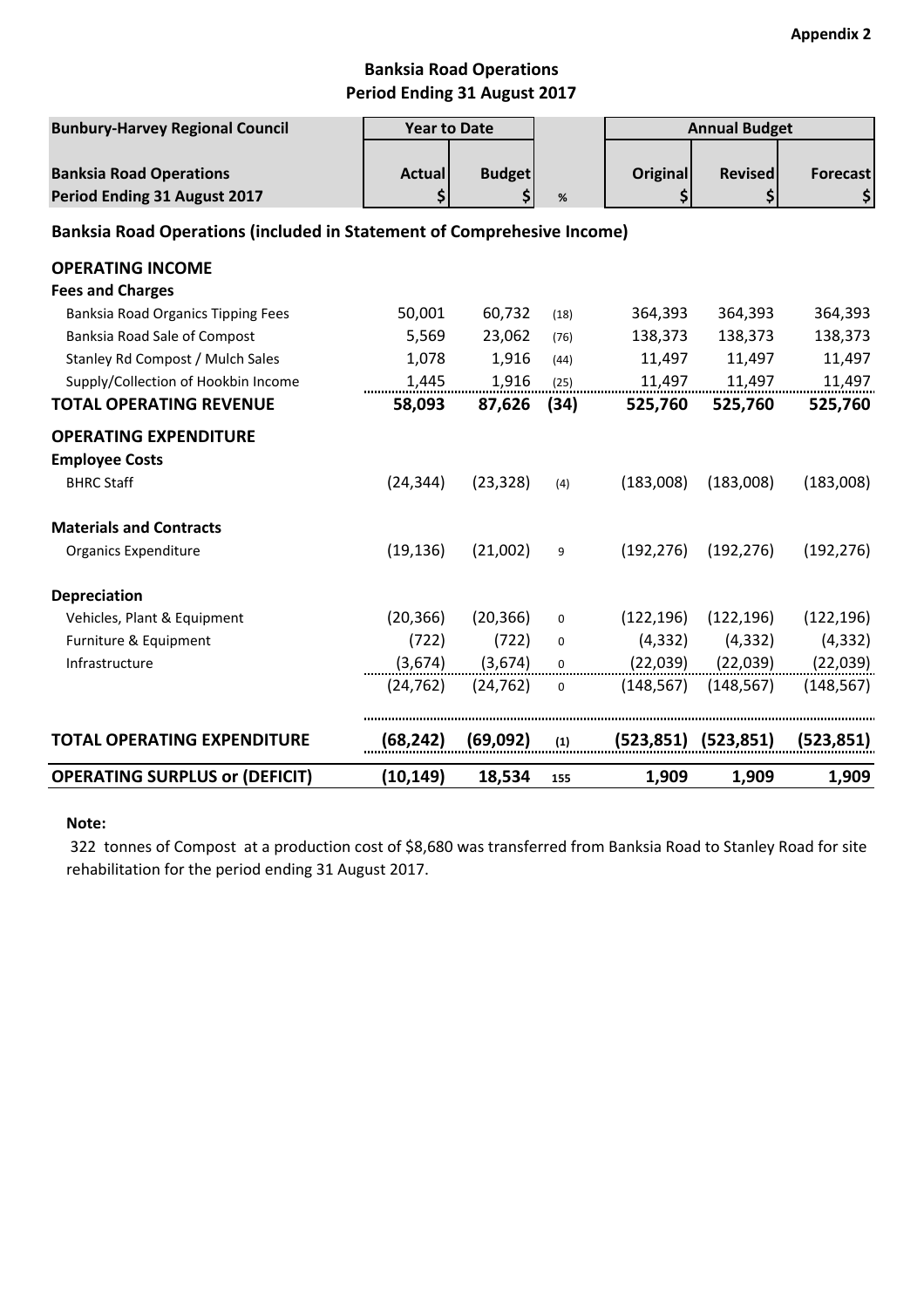# **Statement of Financial Activity by Nature and Type Period Ending 31 August 2017**

| <b>Bunbury-Harvey Regional Council</b>                                 | <b>Year to Date</b> |                         |                                |                                                                         | <b>Annual Budget</b>                      |                       |
|------------------------------------------------------------------------|---------------------|-------------------------|--------------------------------|-------------------------------------------------------------------------|-------------------------------------------|-----------------------|
| <b>Statement of Financial Activity</b><br>Period Ending 31 August 2017 | <b>Actual</b><br>\$ | <b>Budget</b><br>\$     | %                              | <b>Original</b><br>\$                                                   | <b>Revised</b>                            | <b>Forecast</b><br>\$ |
| <b>OPERATING</b>                                                       |                     |                         |                                |                                                                         |                                           |                       |
| <b>Revenues by Nature and Type</b>                                     |                     |                         |                                |                                                                         |                                           |                       |
| Contributions                                                          | 26,586              | 19,058                  | 40                             | 114,348                                                                 | 114,348                                   | 114,348               |
| <b>Fees and Charges</b>                                                | 535,744             | 707,220                 | (24)<br>$\bullet$              | 4,321,331                                                               | 4,321,331                                 | 4,321,331             |
| <b>Interest Earnings</b>                                               | 25,886              | 30,850                  | (16)                           | 185,101                                                                 | 185,101                                   | 185,101               |
| Other Revenue                                                          | 112,012             | 129,617                 | $(14)$ $\bullet$               | 982,106                                                                 | 982,106                                   | 982,106               |
|                                                                        | 700,229             | 886,745 (21)            |                                | 5,602,886                                                               | 5,602,886                                 | 5,602,886             |
| <b>Expenses by Nature and Type</b>                                     |                     |                         |                                |                                                                         |                                           |                       |
| <b>Employee Costs</b>                                                  | (235, 689)          | (240, 459)              | $\overline{2}$                 |                                                                         | $(1,634,325)$ $(1,634,325)$               | (1,634,325)           |
| <b>Materials and Contracts</b>                                         | (112, 221)          | (117,901)               | 5                              | (2,764,487)                                                             | (2,764,487)                               | (2,764,487)           |
| <b>Utility Charges</b>                                                 | (943)               | (964)                   | $\overline{2}$                 | (4, 224)                                                                | (4, 224)                                  | (4, 224)              |
| Other Expenditure                                                      | (124, 267)          | (182, 733)              | 32                             | (1,087,728)                                                             | (1,087,728)                               | (1,087,728)           |
| Insurance                                                              | (39, 830)           | (38, 139)               | (4)                            | (52, 570)                                                               | (52, 570)                                 | (52, 570)             |
| Depreciation                                                           | (113, 320)          | (113, 320)              | $\mathbf 0$                    | (679, 915)                                                              | (679, 915)                                | (679, 915)            |
|                                                                        | (626, 269)          | (693, 516)              | 10                             |                                                                         | $(6,223,249)$ $(6,223,249)$               | (6, 223, 249)         |
| <b>NET OPERATING RESULT</b>                                            | 73,960              | 193,229                 | (62)                           | (620, 363)                                                              | (620, 363)                                | (620, 363)            |
| <b>Capital Expenditure</b>                                             |                     |                         |                                |                                                                         |                                           |                       |
| Land and Buildings                                                     |                     |                         | $\mathbf 0$                    | (440,000)                                                               | (440,000)                                 | (440,000)             |
| Furniture & Equipment                                                  | (636)               | (636)                   | (0)                            | (1,500)                                                                 | (1,500)                                   | (1,500)               |
| Plant & Equipment                                                      |                     |                         | 0                              | (747,000)                                                               | (747,000)                                 | (747,000)             |
| <b>Stanley Road Infrastructure</b>                                     |                     |                         | 0                              | (3,000,000)                                                             | (3,000,000)                               | (3,000,000)           |
| Recycling Ops - Organics - Land                                        |                     |                         | 0                              |                                                                         |                                           |                       |
| Recycling Ops - Organics - Plant & Equip                               |                     |                         | $\boldsymbol{0}$               | (310,000)                                                               | (310,000)                                 | (310,000)             |
| Banksia Road Infrastructure                                            |                     |                         |                                |                                                                         |                                           |                       |
|                                                                        | (636)               |                         |                                | $(636)$ (0) $(5,526,071)$ $(5,526,071)$ $(5,526,071)$                   |                                           |                       |
| Adjustments for Non-Cash Expenditure / (Revenue)                       |                     |                         |                                |                                                                         |                                           |                       |
| Depreciation on Assets                                                 |                     |                         |                                |                                                                         |                                           |                       |
|                                                                        | 113,320             | 113,320 0               |                                |                                                                         | 679,915 679,915                           | 679,915               |
| <b>Financial Transfers</b>                                             |                     |                         |                                |                                                                         |                                           |                       |
| Revenue                                                                |                     |                         |                                |                                                                         |                                           |                       |
| Proceeds from Sale of Assets                                           |                     |                         | $\mathbf{0}$                   |                                                                         | 65,000 65,000 65,000                      |                       |
| <b>Transfers from Reserves</b>                                         |                     |                         |                                | 1,033,309 1,036,565 (0) 4,837,275 4,837,275 4,837,275                   |                                           |                       |
| Movement in employee provisions                                        |                     |                         |                                |                                                                         |                                           |                       |
| <b>Expenditure</b>                                                     |                     | 1,033,309 1,036,565 (0) |                                |                                                                         |                                           | 4,902,275             |
| <b>Transfers to Reserves</b>                                           |                     |                         |                                | $(1,058,940)$ $(1,038,253)$ 2 $(2,832,091)$ $(2,832,091)$ $(2,832,091)$ |                                           |                       |
|                                                                        |                     | (1,058,940) (1,038,253) | $2 \left( \frac{1}{2} \right)$ |                                                                         | $(2,832,091)$ $(2,832,091)$ $(2,832,091)$ |                       |
| Add: Net Current Assets July 1 B/fwd                                   |                     | 595,005 446,303         |                                | 591,903                                                                 | 591,903                                   | 591,903               |
| Less: Net Current Asset Year to Date                                   |                     | 756,017 750,528         |                                |                                                                         | 195,565 195,565                           | 195,565               |
| $Control = 0$                                                          | $\Omega$            | $\mathbf{0}$            |                                | $\Omega$                                                                | $\overline{0}$                            | $\mathbf 0$           |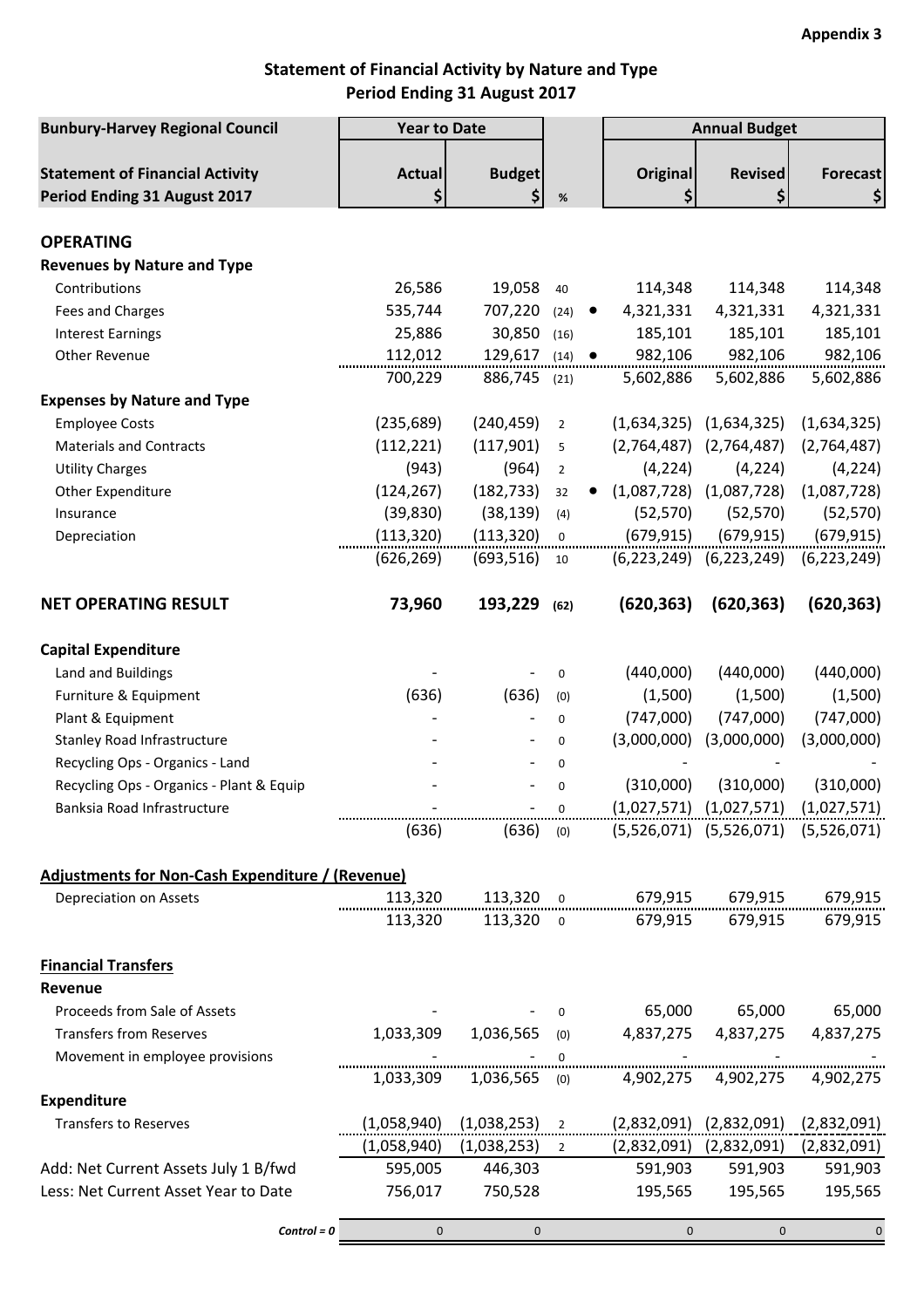# **Capital Works Expenditure Summary Period Ending 31 August 2017**

| <b>Bunbury-Harvey Regional Council</b>                                   | <b>Year to Date</b> |                     |     | <b>Annual Budget</b> |                |                 |
|--------------------------------------------------------------------------|---------------------|---------------------|-----|----------------------|----------------|-----------------|
| <b>Capital Works Expenditure Summary</b><br>Period Ending 31 August 2017 | <b>Actual</b><br>\$ | <b>Budget</b><br>\$ | %   | Original<br>\$       | <b>Revised</b> | <b>Forecast</b> |
| <b>CAPITAL WORKS IN PROGRESS</b>                                         |                     |                     |     |                      |                |                 |
| <b>Site Administration</b>                                               |                     |                     |     |                      |                |                 |
| Office Furniture                                                         | (636)               | (636)               | (0) | (1,500)              | (1,500)        | (1,500)         |
| <b>Office Computers</b>                                                  |                     |                     | 0   |                      |                |                 |
| New Administration Building                                              |                     |                     | 0   | (275,000)            | (275,000)      | (275,000)       |
| Replace CEO Vehcile                                                      |                     |                     | 0   | (55,000)             | (55,000)       | (55,000)        |
|                                                                          | (636)               | (636)               | (0) | (331,500)            | (331,500)      | (331,500)       |
| <b>Gatehouse / Site Operations</b>                                       |                     |                     |     |                      |                |                 |
| Land Acquisition (Lined Cell Clearing Offset)                            |                     |                     |     | (120,000)            | (120,000)      | (120,000)       |
| Replace Gatehouse/Amenities Building                                     |                     |                     | 0   | (45,000)             | (45,000)       | (45,000)        |
| <b>Bin Lifter</b>                                                        |                     |                     | 0   | (3,000)              | (3,000)        | (3,000)         |
| Shredder                                                                 |                     |                     |     | (580,000)            | (580,000)      | (580,000)       |
| Electronic G.P.S Landfill Management System                              |                     |                     |     | (75,000)             | (75,000)       | (75,000)        |
| 10,000ltr Bulk Fuel Storage                                              |                     |                     | 0   | (34,000)             | (34,000)       | (34,000)        |
| <b>Stanley Road Lined Cells</b>                                          |                     |                     |     | (3,000,000)          | (3,000,000)    | (3,000,000)     |
|                                                                          |                     |                     | 0   | (3,857,000)          | (3,857,000)    | (3,857,000)     |
| <b>Waste Education Operations</b>                                        |                     |                     |     |                      |                |                 |
| Replace i30 with Dual Cab Utility                                        |                     |                     | 0   |                      |                |                 |
|                                                                          |                     |                     | 0   |                      |                |                 |
| <b>Recycling Operations - Organics</b>                                   |                     |                     |     |                      |                |                 |
| Replace Telehandler                                                      |                     |                     | 0   | (310,000)            | (310,000)      | (310,000)       |
| <b>Compost Facilities Infrastructure</b>                                 |                     |                     | 0   | (1,027,571)          | (1,027,571)    | (1,027,571)     |
|                                                                          |                     |                     | 0   | (1,337,571)          | (1,337,571)    | (1,337,571)     |
| <b>TOTAL CAPITAL EXPENDITURE</b>                                         | (636)               | (636)               | (0) | (5,526,071)          | (5,526,071)    | (5,526,071)     |
| <b>CAPITAL REVENUE</b>                                                   |                     |                     |     |                      |                |                 |
| <b>Site Administration</b>                                               |                     |                     |     |                      |                |                 |
| Jeep Grand Cherokee                                                      |                     |                     | 0   | 35,000               | 35,000         | 35,000          |
|                                                                          |                     |                     | 0   | 35,000               | 35,000         | 35,000          |
| <b>Gatehouse / Site Operations</b>                                       |                     |                     |     |                      |                |                 |
| New Holland LM740 Telehandler                                            |                     |                     | 0   | 30,000               | 30,000         | 30,000          |
|                                                                          |                     |                     | 0   | 30,000               | 30,000         | 30,000          |
| <b>TOTAL CAPITAL REVENUE</b>                                             |                     |                     | 0   | 65,000               | 65,000         | 65,000          |
|                                                                          |                     |                     |     |                      |                |                 |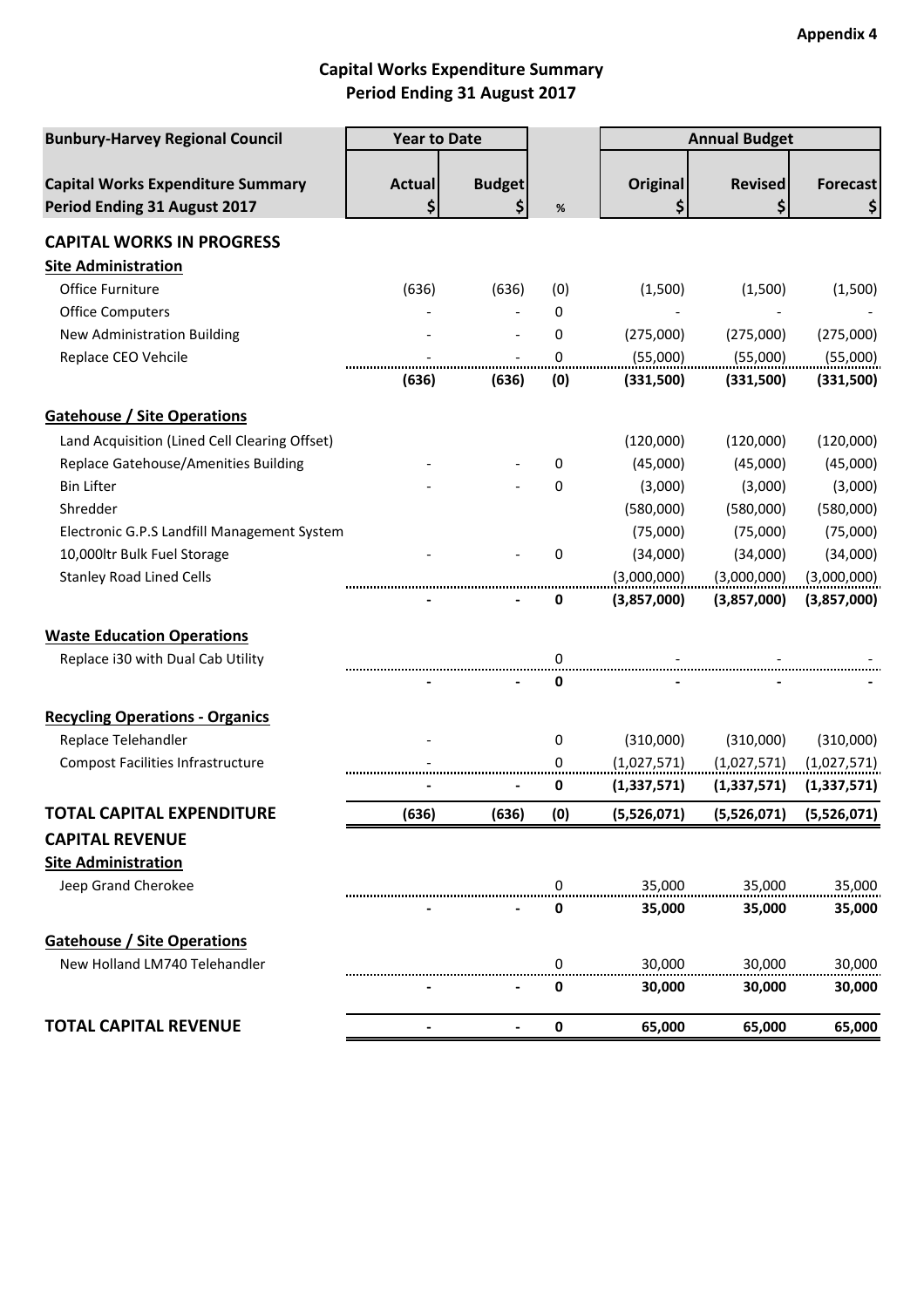### **Statement of Financial Position Period Ending 31 August 2017**

| <b>Bunbury-Harvey Regional Council</b><br><b>Statement of Financial Position</b> | <b>Year to Date</b> | <b>Original</b> | <b>Revised</b> | <b>Forecast</b> |
|----------------------------------------------------------------------------------|---------------------|-----------------|----------------|-----------------|
| Period Ending 31 August 2017                                                     | \$                  | \$              | \$             | \$              |
|                                                                                  |                     |                 |                |                 |
| <b>Current Assets</b>                                                            |                     |                 |                |                 |
| Cash & Cash Equivalents                                                          | 6,661,657           | 4,303,937       | 4,303,937      | 4,303,937       |
| Trade & Other Receivables                                                        | 539,027             | 300,000         | 300,000        | 300,000         |
| Prepayments                                                                      | 1,787               |                 |                |                 |
| Inventories                                                                      | 1,112               | 2,000           | 2,000          | 2,000           |
|                                                                                  | 7,203,583           | 4,605,937       | 4,605,937      | 4,605,937       |
| <b>Non Current Assets</b>                                                        |                     |                 |                |                 |
| Property, Plant & Equipment                                                      | 3,219,244           | 4,398,610       | 4,398,610      | 4,398,610       |
| Infrastructure                                                                   | 835,675             | 4,730,421       | 4,730,421      | 4,730,421       |
|                                                                                  | 4,054,919           | 9,129,031       | 9,129,031      | 9,129,031       |
| <b>Current Liabilities</b>                                                       |                     |                 |                |                 |
| Trade & Other Payables                                                           | 170,408             | 209,569         | 209,569        | 209,569         |
| Provisions                                                                       | 225,421             | 179,882         | 179,882        | 179,882         |
|                                                                                  | 395,830             | 389,451         | 389,451        | 389,451         |
| <b>Non Current Liabilities</b>                                                   |                     |                 |                |                 |
| Long Service Leave Provision                                                     | 32,603              | 32,603          | 32,603         | 32,603          |
|                                                                                  | 32,603              | 32,603          | 32,603         | 32,603          |
| <b>Net Assets</b>                                                                | 10,830,070          | 13,312,914      | 13,312,914     | 13,312,914      |
| <b>Equity</b>                                                                    |                     |                 |                |                 |
| <b>Accumulated Surplus</b>                                                       | 4,146,816           | 8,534,410       | 8,534,410      | 8,534,410       |
| Reserves                                                                         | 6,051,736           | 4,020,922       | 4,020,922      | 4,020,922       |
| <b>Revaluation Surplus</b>                                                       | 631,518             | 757,582         | 757,582        | 757,582         |
|                                                                                  | 10,830,070          | 13,312,914      | 13,312,914     | 13,312,914      |

### **Note:**

The total of non-current assets above includes the following amounts which have been invested in the Organics Processing Facility.

|                             | 1.204.449 | 2.418.215 | 2.418.215 | 2.418.215   |
|-----------------------------|-----------|-----------|-----------|-------------|
| Infrastructure              | 337.553   | 629.188   | 629.188   | 629.188<br> |
| Property, Plant & Equipment | 866.896   | 1.789.027 | 1.789.027 | 1.789.027   |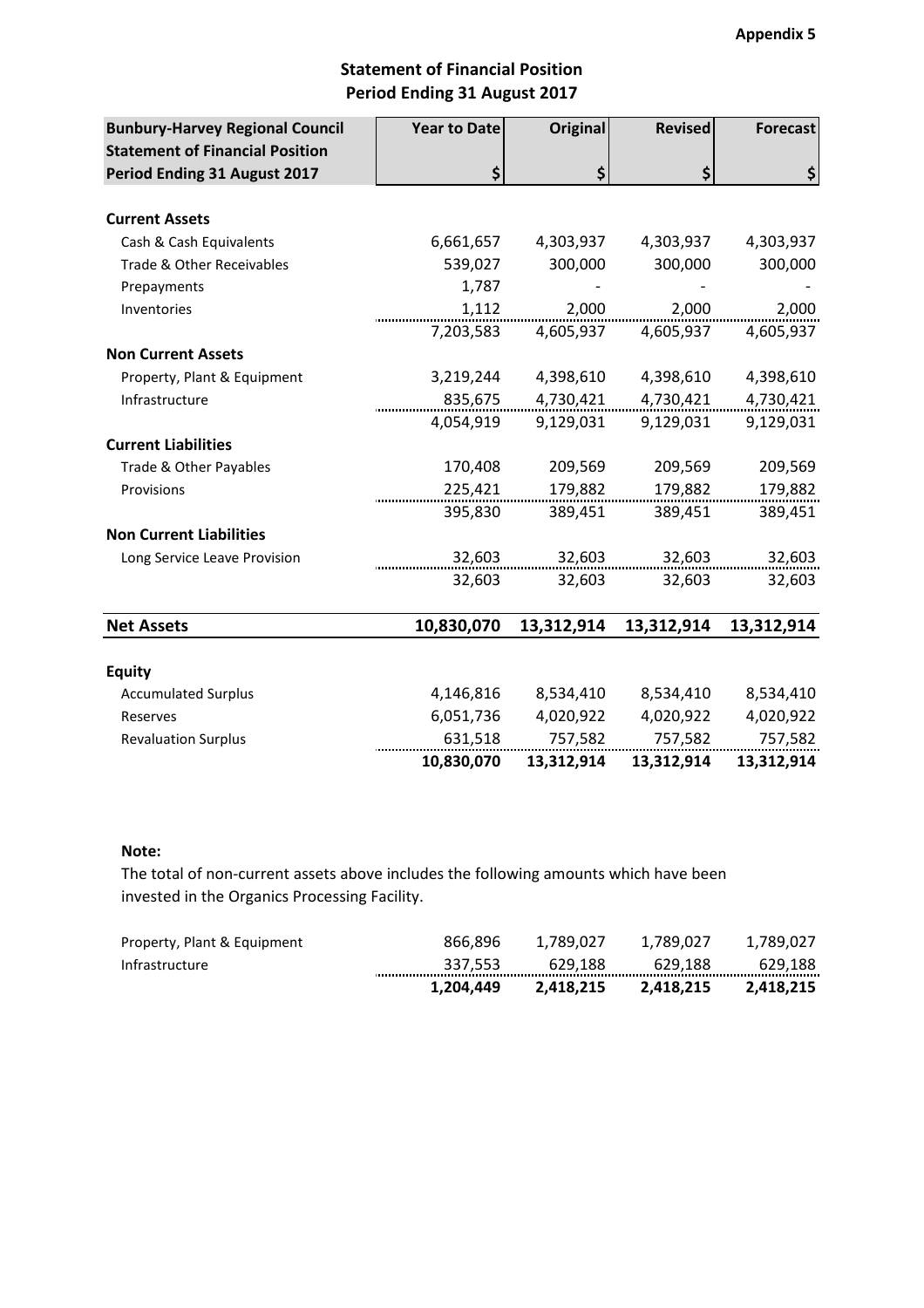# **Statement of Net Current Assets Period Ending 31 August 2017**

| <b>Bunbury-Harvey Regional Council</b>                     | <b>1st July 2016</b> | 2016/17<br><b>Annual Budget</b>                         |                 |                                                         |                 |
|------------------------------------------------------------|----------------------|---------------------------------------------------------|-----------------|---------------------------------------------------------|-----------------|
|                                                            |                      |                                                         |                 |                                                         |                 |
| <b>Statement of Net Current Assets</b>                     | <b>Opening</b>       | <b>Actual</b>                                           | <b>Original</b> | <b>Revised</b>                                          | <b>Forecast</b> |
| Period Ending 31 August 2017                               | \$                   | \$                                                      |                 | \$                                                      | \$              |
| <b>Composition of Estimated Net Current Asset Position</b> |                      |                                                         |                 |                                                         |                 |
| <b>CURRENT ASSETS</b>                                      |                      |                                                         |                 |                                                         |                 |
| Cash - Unrestricted                                        | 738,928              | 609,921                                                 | 283,015         | 283,015                                                 | 283,015         |
| Cash - Restricted                                          | 6,026,105            | 6,051,736                                               | 4,020,922       | 4,020,922                                               | 4,020,922       |
| Trade & Other Receivables                                  | 398,745              | 539,027                                                 | 300,000         | 300,000                                                 | 300,000         |
| Inventories                                                | 1,112                | 1,112                                                   | 2,000           | 2,000                                                   | 2,000           |
|                                                            | 7,166,677            | 7,203,583                                               | 4,605,937       | 4,605,937                                               | 4,605,937       |
| <b>LESS: CURRENT LIABILITIES</b>                           |                      |                                                         |                 |                                                         |                 |
| Trade & Other Payables                                     | 305,153              | 170,408                                                 | 209,569         | 209,569                                                 | 209,569         |
| <b>Short Term Provisions</b>                               | 240,413              | 225,421                                                 | 179,882         | 179,882                                                 | 179,882         |
|                                                            | 545,567              | 395,830                                                 | 389,451         | 389,451                                                 | 389,451         |
| <b>NET CURRENT ASSETS</b>                                  | 6,621,110            | 6,807,754                                               | 4,216,486       | 4,216,486                                               | 4,216,486       |
| <b>ADJUSTMENTS</b>                                         |                      |                                                         |                 |                                                         |                 |
| Less                                                       |                      |                                                         |                 |                                                         |                 |
| Cash - Reserves - Restricted                               |                      |                                                         |                 | $(6,026,105)$ $(6,051,736)$ $(4,020,922)$ $(4,020,922)$ | (4,020,922)     |
|                                                            |                      | $(6,026,105)$ $(6,051,736)$ $(4,020,922)$ $(4,020,922)$ |                 |                                                         | (4,020,922)     |
| <b>NET CURRENT ASSET POSITION</b>                          | 595,005              | 756,017                                                 | 195,565         | 195,565                                                 | 195,565         |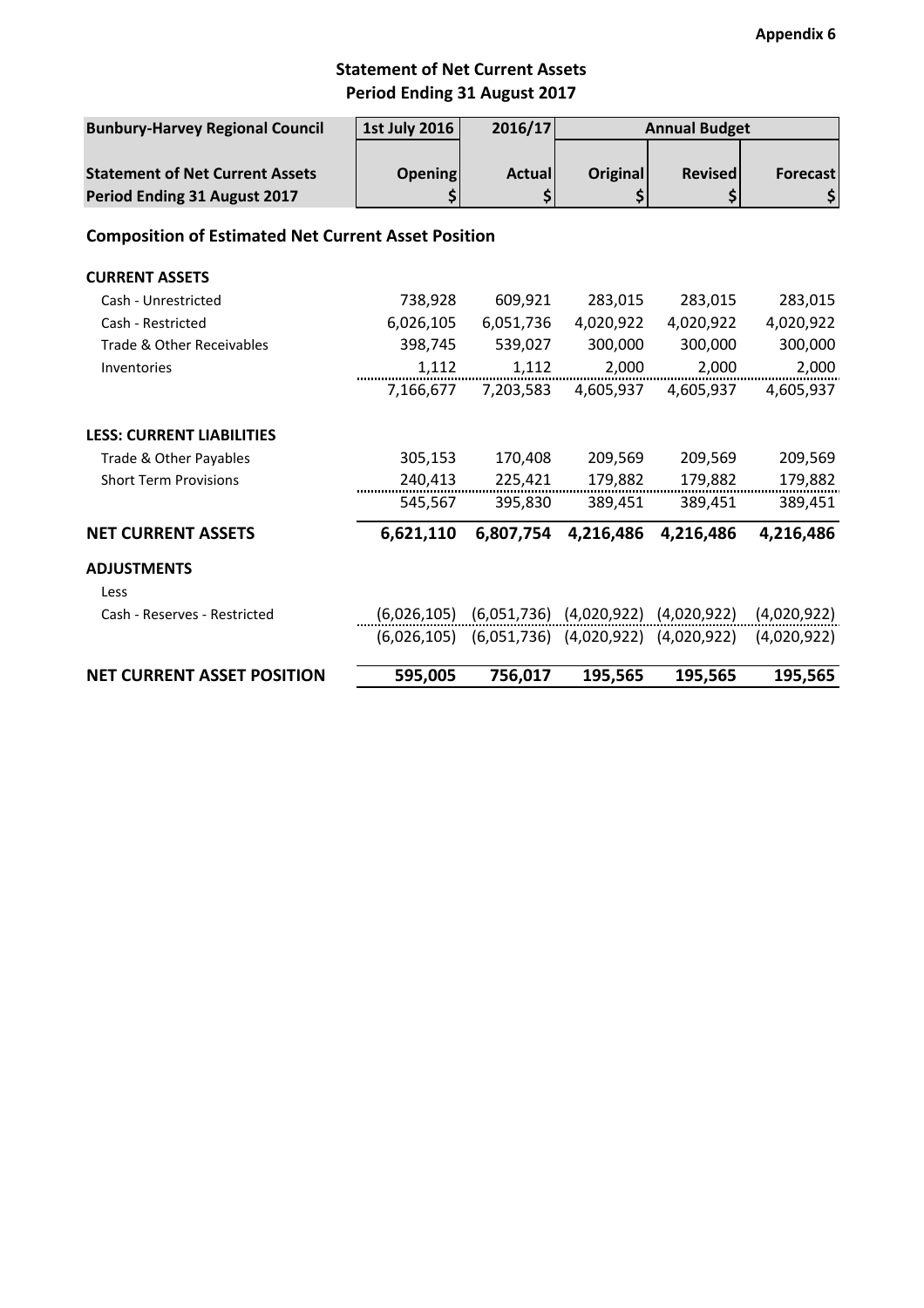### **Period Ending 31 August 2017 Fees & Charges Summary**

|                                        |         |            |               |               | 2016/17       |
|----------------------------------------|---------|------------|---------------|---------------|---------------|
| <b>Bunbury-Harvey Regional Council</b> | Jul     | <b>Aug</b> | <b>YTD</b>    | <b>YTD</b>    | <b>YTD</b>    |
| <b>Fees &amp; Charges Summary</b>      |         |            | <b>Actual</b> | <b>Budget</b> | <b>Actual</b> |
| <b>CITY OF BUNBURY - DISPOSALS</b>     |         |            |               |               |               |
| <b>Tonnage</b>                         |         |            |               |               |               |
| Co-mingled Waste                       | 650     | 766        | 1,416         |               | 1,508         |
| Greenwaste                             |         |            |               |               |               |
| Rubble/Special Burial                  | 33      | 26         | 59            |               | 108           |
| Clean Fill                             | 61      | 50         | 111           |               |               |
| No Charge                              |         | 4          | 4             |               |               |
| <b>Total Tonnage</b>                   | 746     | 846        | 1,592         |               | 1,616         |
| Total \$ before Rebate                 | 34,812  | 40,813     | 75,625        | 86,988        | 77,277        |
| \$ per tonne co-mingled                | 54      | 54         |               |               |               |
| \$ per tonne average                   | 47      | 48         | 47            |               | 48            |
| <b>SHIRE OF HARVEY - DISPOSALS</b>     |         |            |               |               |               |
| Tonnage                                |         |            |               |               |               |
| Co-mingled Waste                       | 647     | 820        | 1,467         |               | 1,572         |
| Greenwaste                             | 47      | 31         | 78            |               | 359           |
| Rubble                                 | 33      | 99         | 132           |               |               |
| Clean Fill                             | 98      | 52         | 150           |               | 85            |
| No Charge                              |         |            |               |               |               |
| <b>Total Tonnage</b>                   | 825     | 1,001      | 1,827         |               | 2,016         |
| Total \$ before Rebate                 | 35,781  | 44,588     | 80,369        | 88,380        | 79,604        |
| \$ per tonne co-mingled                | 54      | 54         |               |               |               |
| \$ per tonne average                   | 43      | 45         | 44            |               | 39            |
| <b>SHIRE OF HARVEY - TIP PASSES</b>    |         |            |               |               |               |
| <b>Total Tonnage</b>                   |         |            |               |               |               |
| (average 0.408 tonne per load)         | 325     | 395        | 720           |               | 771           |
| Total \$                               | 14,669  | 17,562     | 32,231        | 33,886        | 32,850        |
| $$$ per tonne                          | 45      | 44         | 45            |               | 45            |
| <b>GENERAL PUBLIC TONNAGE</b>          |         |            |               |               |               |
| <b>Total Tonnage</b>                   | 4,580   | 5,103      | 9,683         |               | 13,445        |
| Total \$                               | 120,656 | 139,826    | 260,482       | 382,664       | 466,536       |
| $$$ per tonne                          | 26      | 27         | 27            |               | 35            |
|                                        |         |            |               |               |               |
| <b>BANKSIA ROAD</b>                    |         |            |               |               |               |
| Organic Waste                          | 660     | 959        | 1,620         |               | 1,668         |
| Compost/Mulch                          | 382     | 89         | 472           |               | 568           |
| Greenwaste                             | 54      | 54         | 108           |               | 30            |
| <b>Organic Waste Total Tonnage</b>     | 1,096   | 1,102      | 2,199         |               | 2,266         |
| Total \$                               | 23,264  | 32,306     | 55,570        | 83,794        | 66,316        |
| \$ per tonne co-mingled                | 21      | 29         | 25            |               | 29            |
| Hookbin Hire                           | 805     | 640        | 1,445         | 1,916         | 1,350         |
| <b>Waste Minimisation Income</b>       | 6,771   | 7,550      | 14,321        | 17,334        | 13,684        |
| <b>Scrap Metal/Recycling</b>           | 6,676   | 9,025      | 15,701        | 12,258        | 12,945        |
|                                        |         |            |               |               |               |
| <b>TOTAL FEES AND CHARGES</b>          | 243,434 | 292,310    | 535,744       | 707,220       | 750,563       |